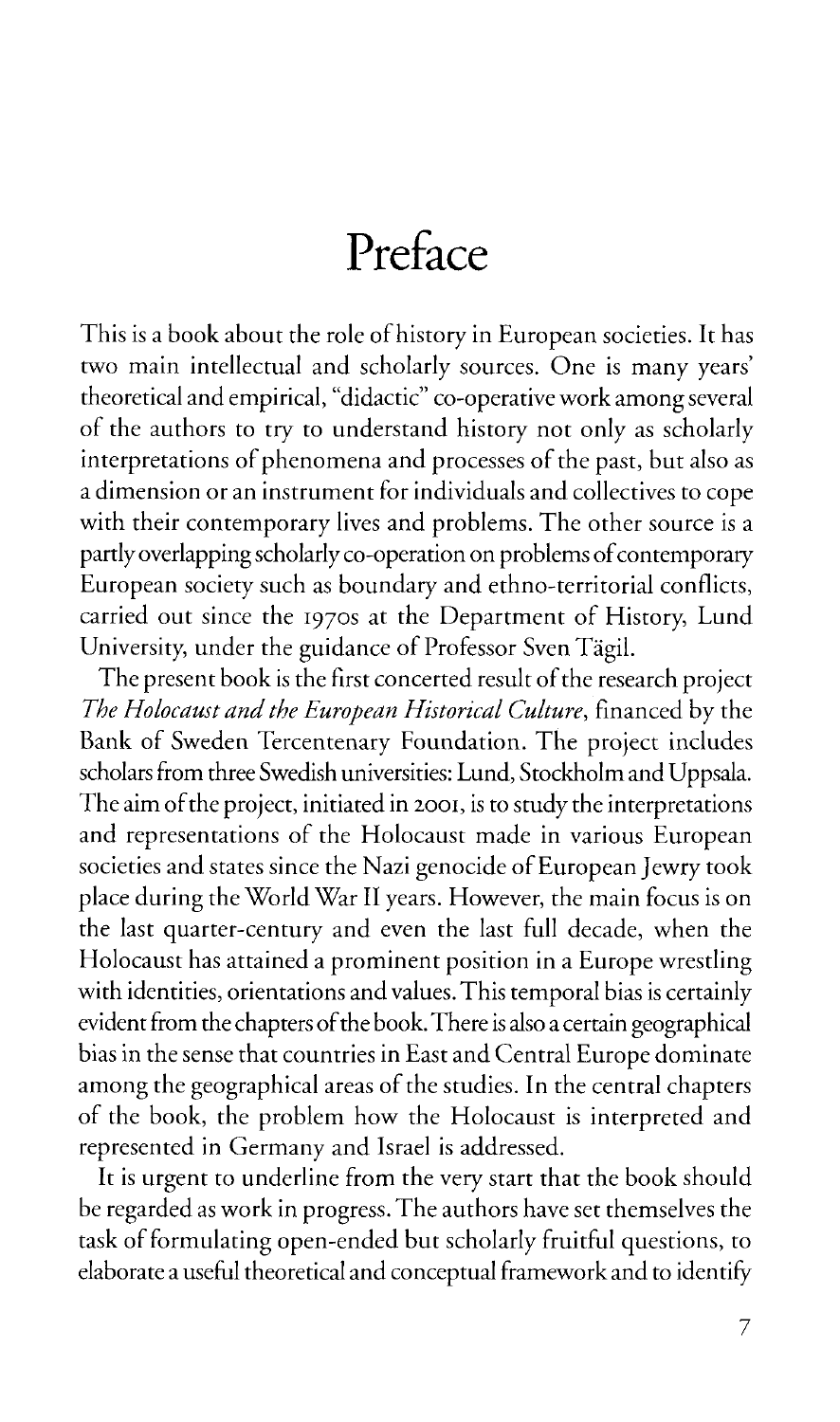relevant empirical cases, rather than providing the readers with complete answers, ready-made theories and full empirical accounts. Despite the fact that the project is in an unfinished state, we have considered it worth while to publishing our findings, partly to facilitate a scholarly debate on historical culture that can reach outside the project fellowship, partly because we find our approaches to history in general, and to the Holocaust in particular, instructive for the scholarly communities within a broad range of disciplines in the humanities and the social sciences. Furthermore, we sincerely hope that the book, focusing on issues that are ranked high on the European and Western cultural, political and social agenda of the new millennium, will find many interested readers among the general public.

We would like to express our gratitude to our editors at Nordic Academic Press. We would also like to acknowledge the correction of the authors' English made by John Holmes and Alan Crozier. Finally, we would like to thank The Bank of Sweden Tercentenary Foundation, to which we are much obliged for its generous economic support of the publication of this book.

> Lund, February, 2003 Klas-Goran Karlsson & U lf Zander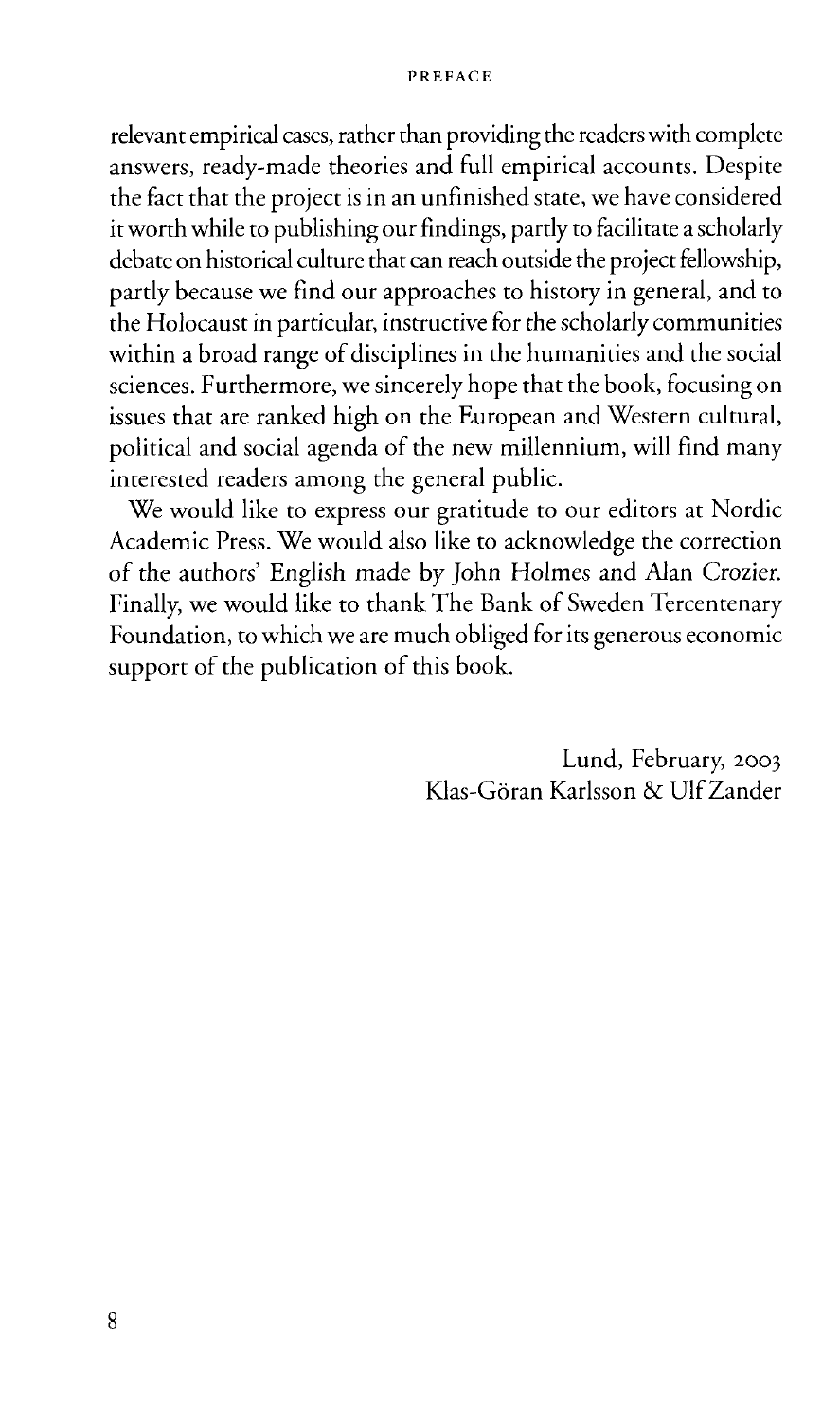#### KLAS-GÔRAN KARLSSON

# The Holocaust as a Problem of Historical Culture

### Theoretical and Analytical Challenges

Our historical consciousness is always filled with a variety of voices in which the echo of the past is heard. Only in the multifariousness of such voices does it exist: this constitutes the nature of the tradition in which we want to share and have a part. Hans-Georg Gadamer

The Holocaust is the same; it cannot change. But the world in which we live, whether we welcome or do not welcome the development that is before us, changes the meaning of the Holocaust as time passes before our eyes.

Raul Hilberg

#### History of Effect

Historians have traditionally dealt with history by means of explaining it. In fact, explanation has often been looked upon as history's raison d'être in the rank of scholarly disciplines. However, when explaining history, historians have normally deemed causes more important than effects. While taking great pains in separating motives from structural causes, keeping "igniting sparks" apart from more profound causal factors and in general distinguishing the vital prime movers leading to historical change from conditions considered less important, the fate of the historical event after its occurrence has often been put at a disadvantage. The history of effects has been insufficiently elaborated upon among historians, who often have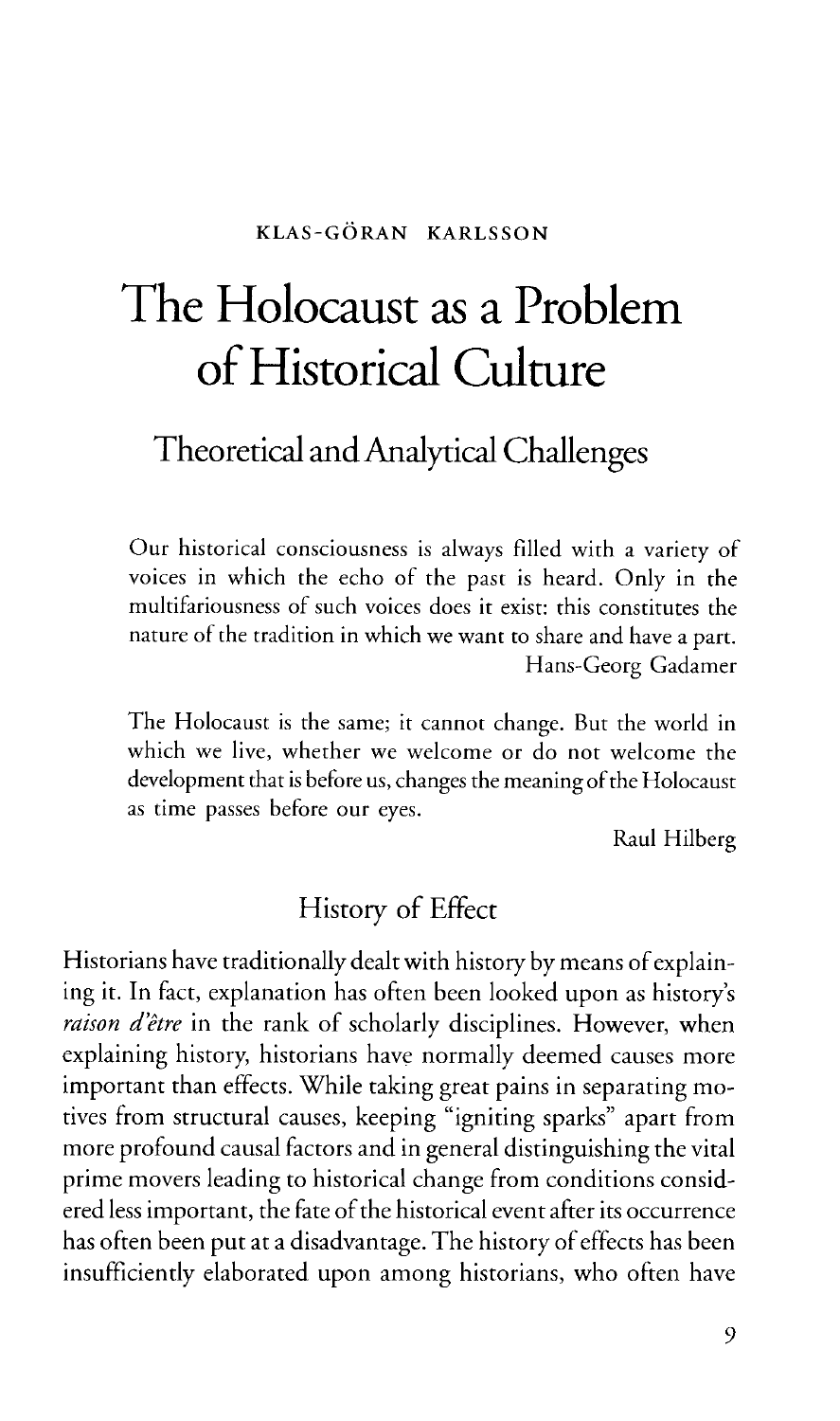confined themselves to discerning a victorious, factual line of development standing out in prospective chronological succession from the complex causal setting of historical change. More often than not, the fact that we, i.e., present-day individuals and society, constitute the provisional terminal point of this prospective line of historical development, is not given due attention.

As a matter of fact there are, analytically speaking, two kinds of history of effects. The other is retrospective, which means that it more or less explicitly starts from the subjective questions, problems and perceptions of the same present-day individual and society. It is a perspective that relates closely to what philosopher Hans-Georg Gadamer called *Wirkungsgeschichte,* history of effect, with its hermeneutic insistence that aspects such as tradition, language and horizon must be included in the idea of history, and furthermore that history is lived prospectively but experienced retrospectively. In itself, the hermeneutic perspective is opposed to the objectivistic idea that the historian is capable of positioning himself or herself outside the historical process, not being one of its "effects", which for a long time has been one of the main aspects of the historians' professional identity. It is, however, the contention of the authors of this book that the two perspectives must be combined if the historian wants to explain and understand the double role played by history as on the one hand an inexorable line of development of which we are a part, on the other hand a man-made cultural construct.

With a somewhat pretentious wording, it can be argued that history scholarship over the last two decades has turned from the *Erklärung towards* the *Verstehen* tradition. With the terminology just used, it means that history as a cultural construct has attracted an increased attention, sometimes with a certain disregard to the objectivistic approach. In discourse analysis, what is cause and what is effect is often regarded as questions uncalled for. Obviously, inspiration from Michel Foucault can easily inhibit historians from using any explanatory devices whatsoever:

The human being no longer has any history: or rather, since he speaks, works, and lives, he finds himself interwoven in his own being with histories that are neither subordinate to him nor homogeneous with him.'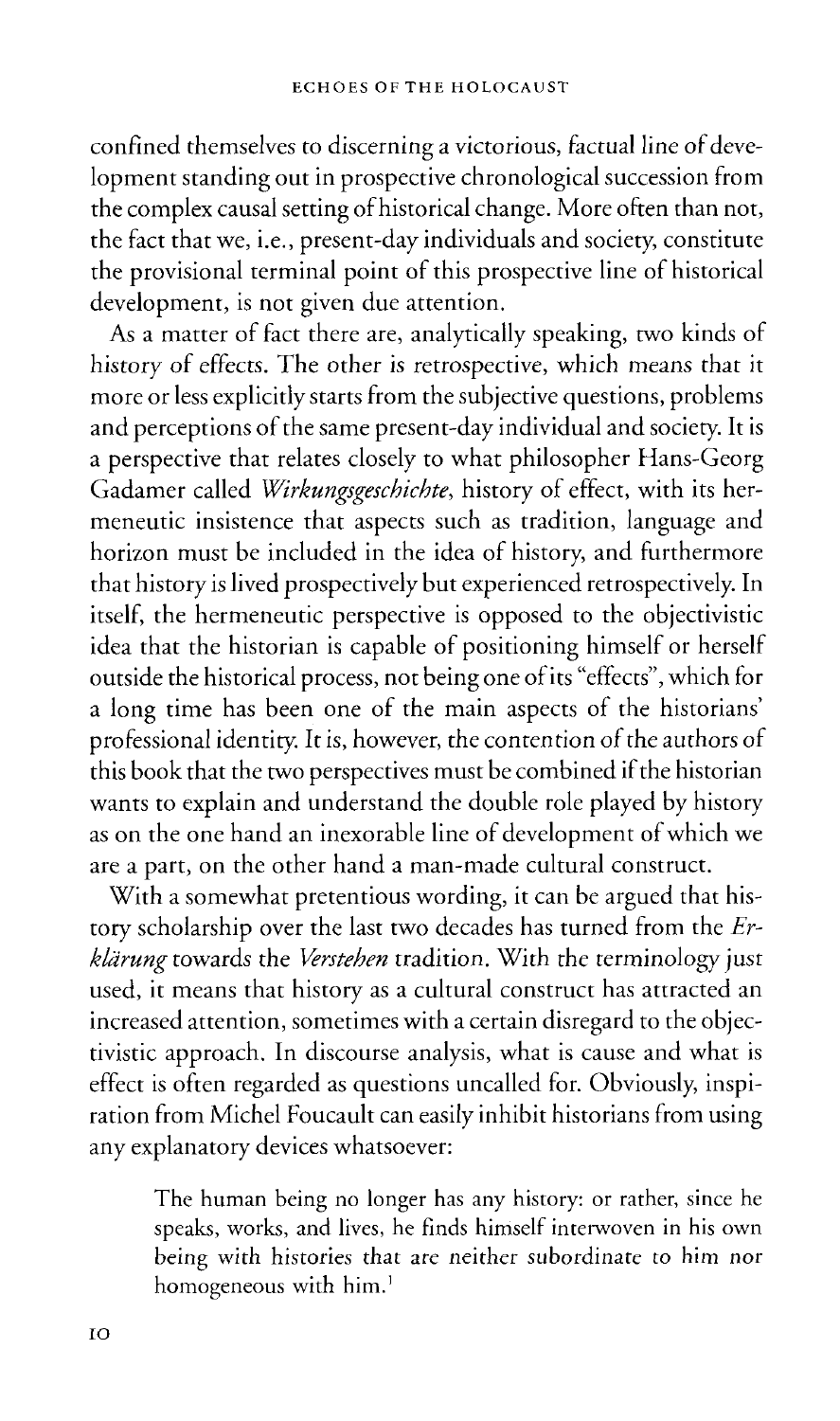One interpretation is that we are not able to provide the explanations or even generate the meanings in historical discourse, since we always and already find ourselves enclosed within a discourse. We will never grasp the idea of history, neither as professional historians nor as individuals, only the pale reflections left behind. Foucault's dictum can however also be used for an opposite, hermeneutic purpose, i.e., to stress the historicity of the human being and his/her capacity to reflect upon the possibilities of getting admission to the past offered thereby. In such a case, a genealogical perspective does not necessarily mean that a culture is epistemologically closed in itself, but, quite the reverse, open to the interpretation and representation of an understanding posterity. As a matter of fact, since Foucault strongly underlines that the human predicament to a great extent is linguistic, cultural and social, his statement can also be used to stress the historicity of society. In such a cultural interpretation, the human "interwovenness" in history does not only mean that man is influenced by historical circumstances, but also that he influences his life and society by means of history; or rather of the past cultivated into meanings, memories, memorials, monuments, museums, myths and several other aspects of a historical culture. In this way, history has been transformed from a row of blind causes that have made us what we are, to a source of cultural or symbolic power that we can exert in order to further various interests and needs. In other words, man not only thinks about history, but also with history. No wonder that the *fin de siecle* scholarly society abounds in newly published books about a new kind of political history. Its primary focus is not on the history of politics, but on the politics of history or memory.

An important part of the human predicament is that man has a historical consciousness, thus more or less constantly and consciously interpreting, representing and using history for various aims and purposes. Flistorical consciousness is a mental process that connects contemporary human beings to what they apprehend as "their" past and "their" future, but also to various larger histories or "imagined communities" which are of longer duration than an individual life and therefore are considered existentially or ideologically precious. Informing the present and implanting hopes for and fears about the future, history as consciousness performs the same function as the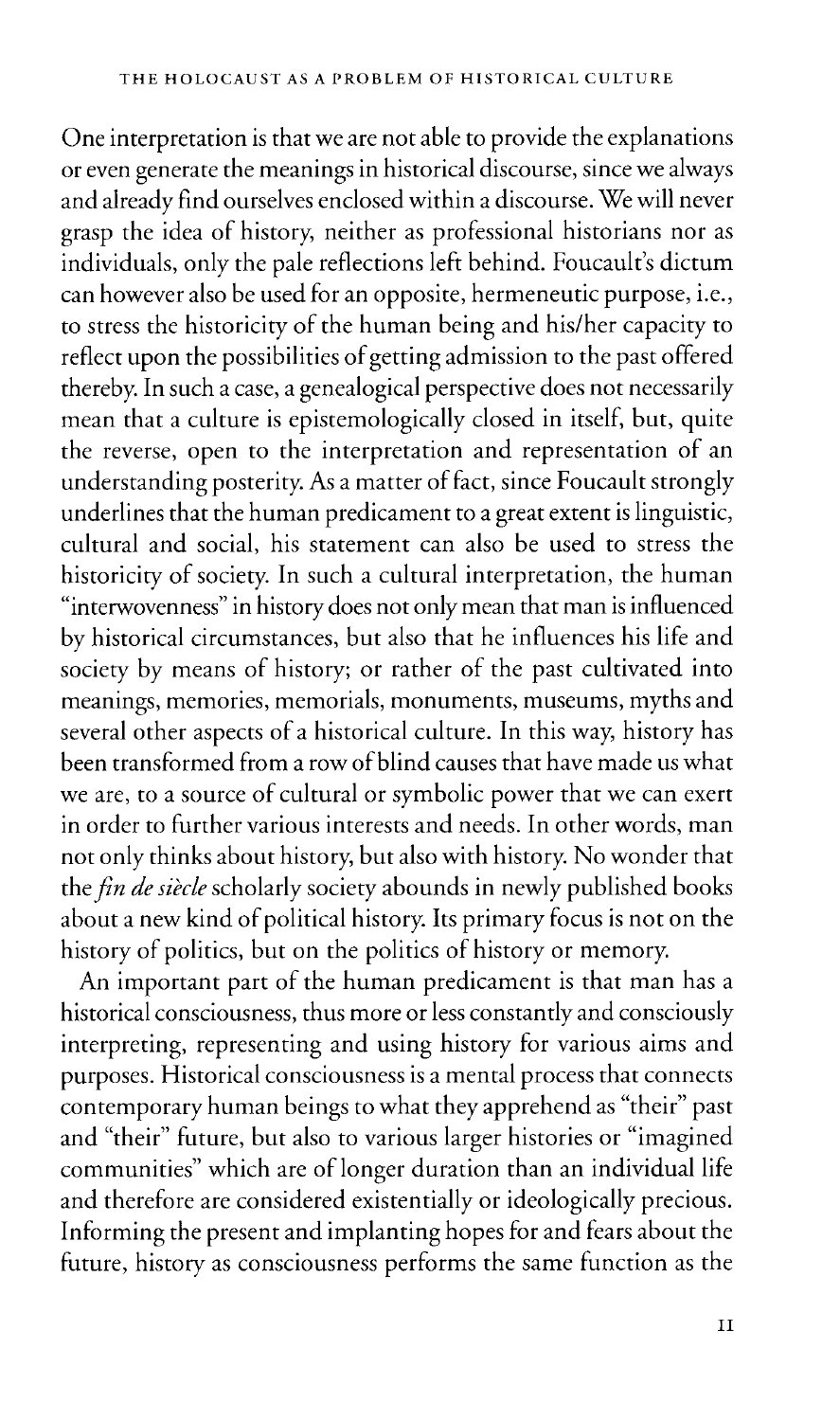mirror of Snow White's stepmother, telling you who you are in relation to other generations and to the world. Consequently, the operation of historical consciousness is intimately related to the development of different facets of identity.

To be sure, internal theoretical "turns" within the scholarly community have promoted these new professional ideas, but there is obviously also an external dimension of this change of fundamentals among historians. As an effect of several radical European developments, including the facts that economic and social uncertainties have made us all doubtful about modernist ideas of continuous growth and progression, that globalisation, Europeanisation, regionalisation and multiculturalism have called traditional, national and other identities into question, and that the disappearance of the Cold War has ended a period of seemingly eternal bipolarity and precarious stability, history has gained ground as a dimension offering existential orientation, moral encouragement and political-ideological guidance. For professional historians, it has become evident that the forms, contents and meanings of the past, the historical culture, are not fixed into ready-made scholarly constructions. The past can be represented to us from a multiplicity of perspectives and sources. The new competition has probably enhanced the historians' awareness of history as a cultural phenomenon that can have an influence on man and society a long time after the end of the factual history in question.

In this book, the concepts mentioned above - which will be further elaborated later in this introductory chapter — will be used to carry out an investigation of how several European societies and states have handled important aspects of their history since the end of World War II. The purpose is to write a cultural history of effects, i.e., to analyse what Gadamer described as "situations" in which societies and states in retrospect have become conscious of, interpreted, represented and made use of historical events as part of a tradition or a historical culture. One important knowledge offered by hermeneutics is that historical constructs are permanently in the making, offering building stones for variable national and other identities. Yet, history-cultural change is not spontaneous, because, in Gadamer's words, "the process of construal is itself already governed by an expectation of meaning that follows from the context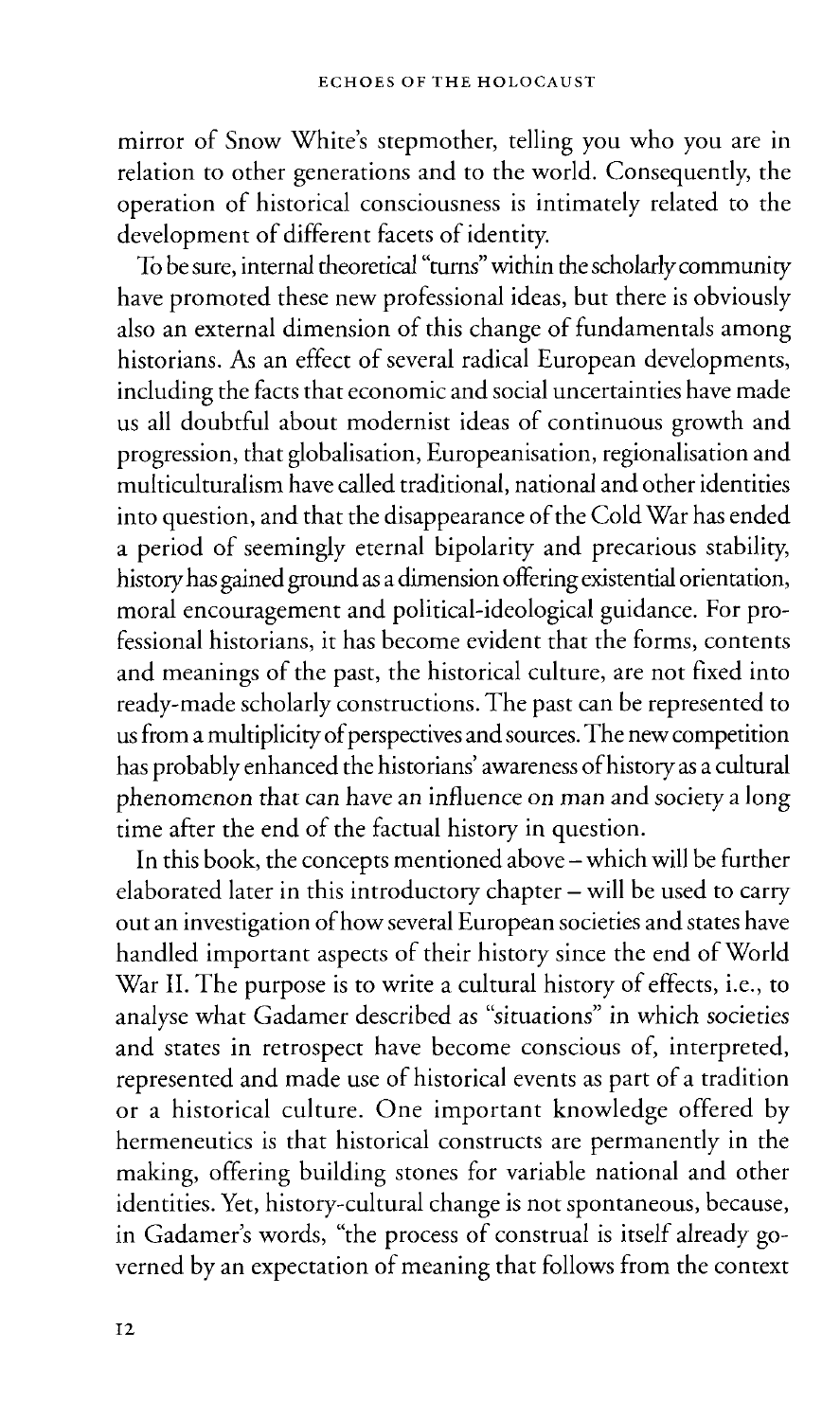of what has gone before".<sup>2</sup> A study of historical culture must therefore have a considerable extension in time, at the same time as it has to be keenly open to a broad range of external, structural influences that obviously also can affect the continuity and change of historical culture.

Another important piece of knowledge that can be extracted from the hermeneutic current of ideas concerns the source materials, "texts", for studying historical cultures. Another principal figure of modern hermeneutical thinking, Paul Ricœur, defines a text very broadly as "any discourse fixed by writing".<sup>3</sup> Traditionally, historians are considered the main interpretors of history and the main producers of the artefacts of historical culture. But if the scholarly task is to study how societies and states have confronted and are confronting their history, and if Ricoeur is right in arguing that a textual discourse comprises a "mimetic" bond between the act of writing/reading and real action, scholarly historiography is hardly the only relevant source for the study of history's role in society. In this book, rituals, school history textbooks, films, exhibits and other products of a popular culture or a public use of history will be considered at least as important for the development of historical culture as traditional scholarly monographs and theoretical-intellectual debates.

#### The Cultural Significance of the Holocaust

The focus of this study is not on the meanings and forms of any history. The aim is to assess the position of the Holocaust within the European historical culture, or alternatively, national historical cultures in Europe, during a protracted period of time from the first post-war years to the present. Among the questions necessary to pose are the following: how have various European states and societies reacted to the Nazi destruction of European Jewry from the first official international response, the Nuremberg trials of 1945-1946, to the frequent and multifaceted national and European reactions at the dawn of the new millennium? What kind of historical consciousness has developed over the past half-century with respect to the Holocaust? In what ways has the Holocaust been used - maybe even abused to satisfy various needs and further various objectives in various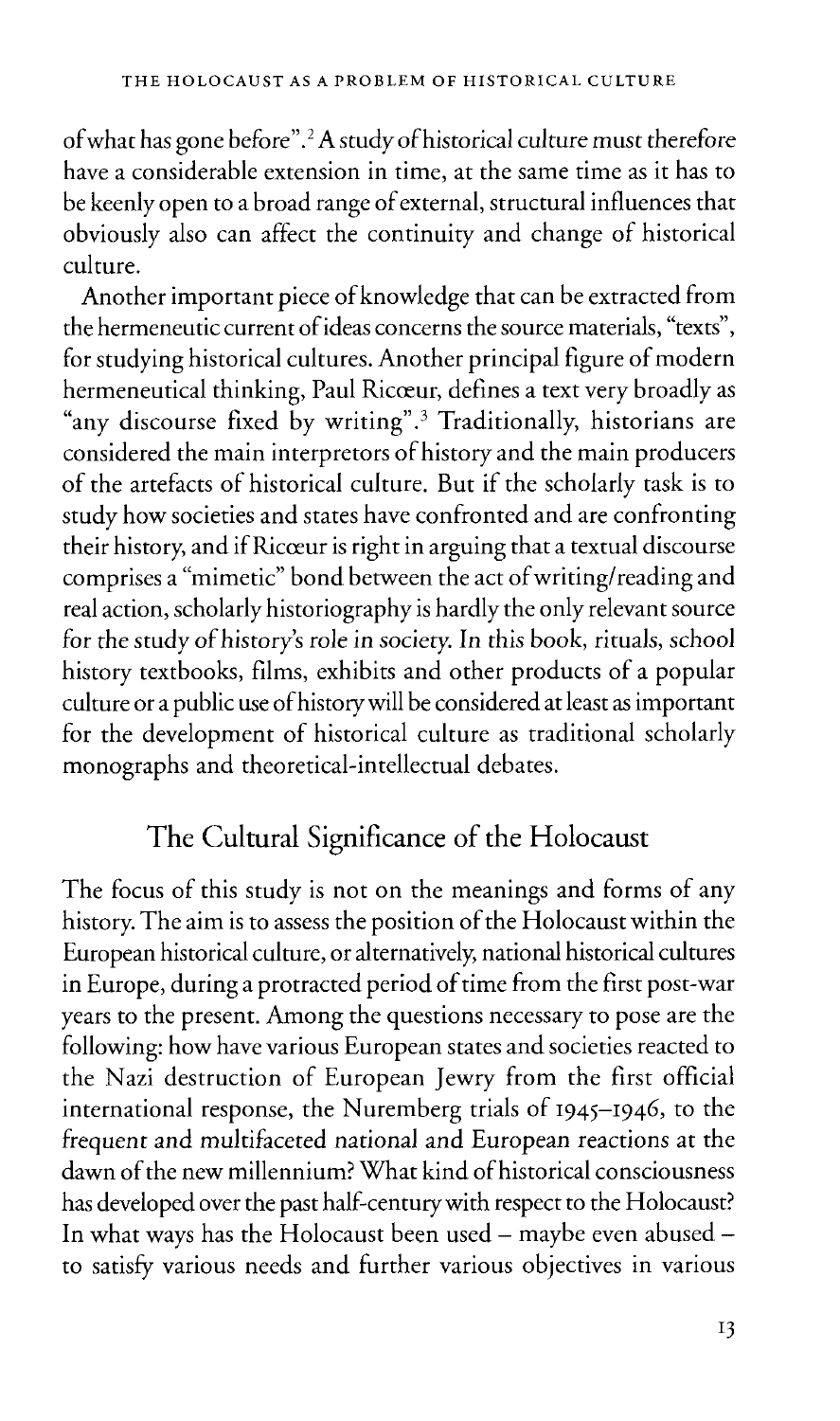## About the Authors

PÄR FROHNERT, b. 1956, is Senior Lecturer at the Department of History, Stockholm University. His main field of research is the broader area of state formation in Sweden in the early modern period. His second field of interest is modern German history, especially the Third Reich and the Holocaust, themes on which he has published articles and reviews, also in Swedish newspapers, since the 1980s. In the present research project he deals with West and East Germany since 1945. Using the theoretical glasses of the project, especially about the different types of uses of history, he mainly takes advantage of the fast-growing body of published empirical investigations.

KRISTIAN GERNER, b. 1942, is Professor of History at Lund University and former Professor of East European Culture and History at Uppsala University. He has written extensively on Russian and Soviet, Central European and Baltic history, culture and politics. Among his books are *Studying Boundary Conflicts. A Theoretical Framework* (with Sven Tagil et al.; 1977), *The Soviet Union and Central Europe in the Postwar Era. A Study ofPrecarious Security* (1985), *The Baltic States and the End o f the Soviet Empire* (with Stefan Hedlund; 1993) and *Nordens Medelhav.* Östersjöområdet som historia, myt och projekt ("The Mediterranean of the North. The Baltic Sea Region as History, Myth and Project"; with Klas-Göran Karlsson and Anders Hammarlund; 2002). His research in progress is on virtual history. Gerner's contribution to the project deals with historical culture and the Holocaust in Poland and in the borderlands between Poland and Germany.

KLAS-GÖRAN KARLSSON, b. 1955, is Professor of History at Lund University, and leader of the research project *The Holocaust and the European Historical Culture.* He has specialised in East European history and has written extensively on Russian, Soviet and post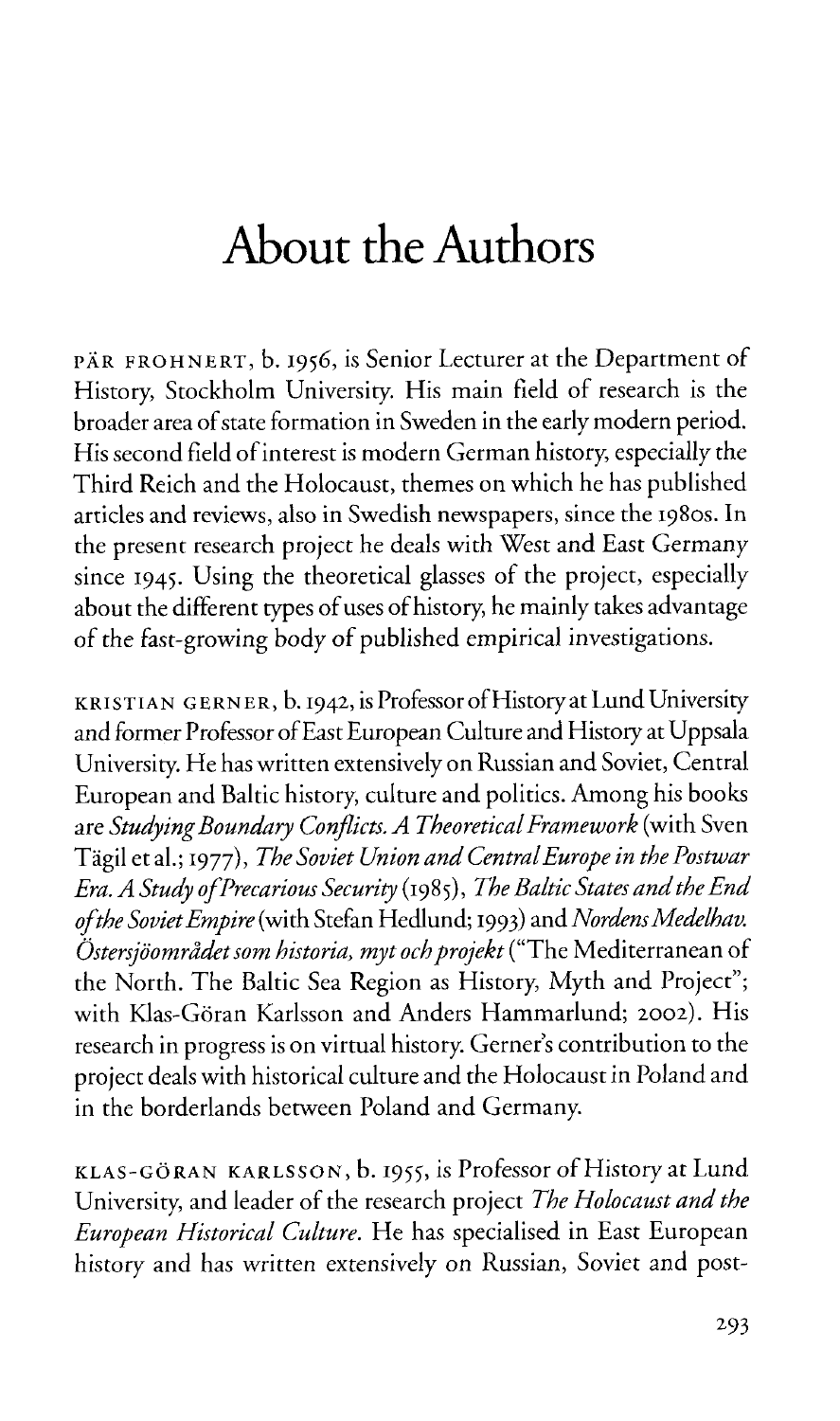Soviet topics such as historiography, uses of history, ethnic conflicts and migration processes. Among his later works are *Historia som vapen. Historiebruk och Sovjetunionens upplosning 1985—19*y5 ("History as a Weapon. Uses of History and the Dissolution of the Soviet Union, 1985-1995"; 1999). Together with Kristian Gerner and Anders Hammarlund, Karlsson has recently published a book on the Baltic Sea region as history, myth and project. A forthcoming book deals with the Soviet terror as process and memory. Karlsson contributes to the project a study of the Holocaust as represented in Soviet and Russian historical culture.

JOHAN ÖHMAN,  $b.$  1976, is a Ph.D. student at the Department of History, Lund University, and also affiliated to the Department of East European Studies, Uppsala University. Ohman specialises in East European history and is currently, within the scope of the larger research project, writing his dissertation on the relation between the Holocaust, historical culture and nation-building in Ukraine during the 1990s.

TOMAS SNIEGON, b. 1965, graduated in Journalism at Charles University in Prague in 1987, and has been dealing with history both as a journalist and as a researcher. He has trained at the Department of History, Lund University, and is responsible for Czechoslovakia and the Czech and Slovak republics in the larger research project. Sniegon, whose main interest is modern East European history, is the co-author of the memoirs of the former chairman of the KGB Vladimir Semichastny, *Lubjanka—III. patro* (Lubyanka — 3rd Floor; 1998).

MIKAEL TOSSAVAINEN,  $b.$  1976, is a Ph.D. student of history at the Department of History, Lund University. He is writing his doctoral dissertation on the Israeli Holocaust Remembrance Day, analysing how it reflects and influences the Israeli historical consciousness. In his research, Tossavainen has focused mainly on historiography and the connection between nationalism and religion. He also teaches Modern Hebrew at the Department of Middle Eastern Languages, Lund University.